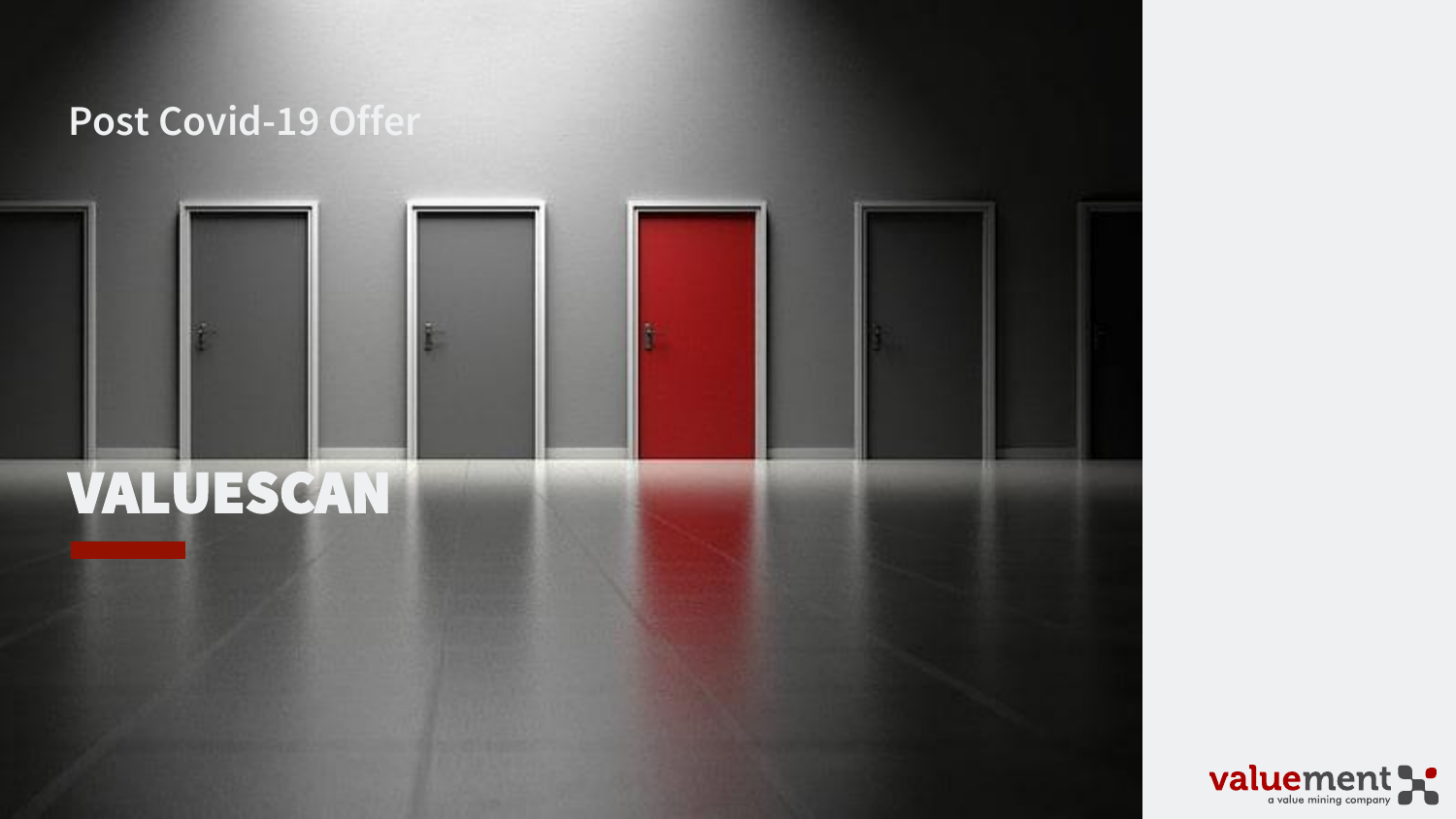## **Context and Project Scope**

Example of main challenges

The Covid-19 crisis highlighted weak points along with new opportunities for retailers.

In order to have a leverage post-Covid crisis, retailers **must quickly analyze the impact of the crisis on their key processes**. This will be the first step before preparing, or if the case, revising, the action plan for the upcoming period.

Context

| <b>UUITICYL</b> | Example of main challenges                                                             |               |                                                                                    | Processes or functional areas  |                            |  |
|-----------------|----------------------------------------------------------------------------------------|---------------|------------------------------------------------------------------------------------|--------------------------------|----------------------------|--|
|                 | Reacting to changes in<br>consumer behavior<br>Identifying possible fraud<br>$\bullet$ |               | • Approaching operations<br>and the supply chain<br>Evaluating commercial strategy | Commercial<br>Finance<br>Sales | e-commerce<br>Supply chain |  |
| Approach        |                                                                                        |               | <b>COMPARING RELEVANT KPIS</b>                                                     |                                |                            |  |
|                 |                                                                                        | <b>Before</b> | During<br>the COVID-19 crisis                                                      | After                          |                            |  |
|                 |                                                                                        |               |                                                                                    |                                |                            |  |





Outcome **ASSESSMENT OF RETAIL KEY PROCESSES (VALUESCAN)** 

Focusing on 1) Variations 2) Root causes 3) Solutions

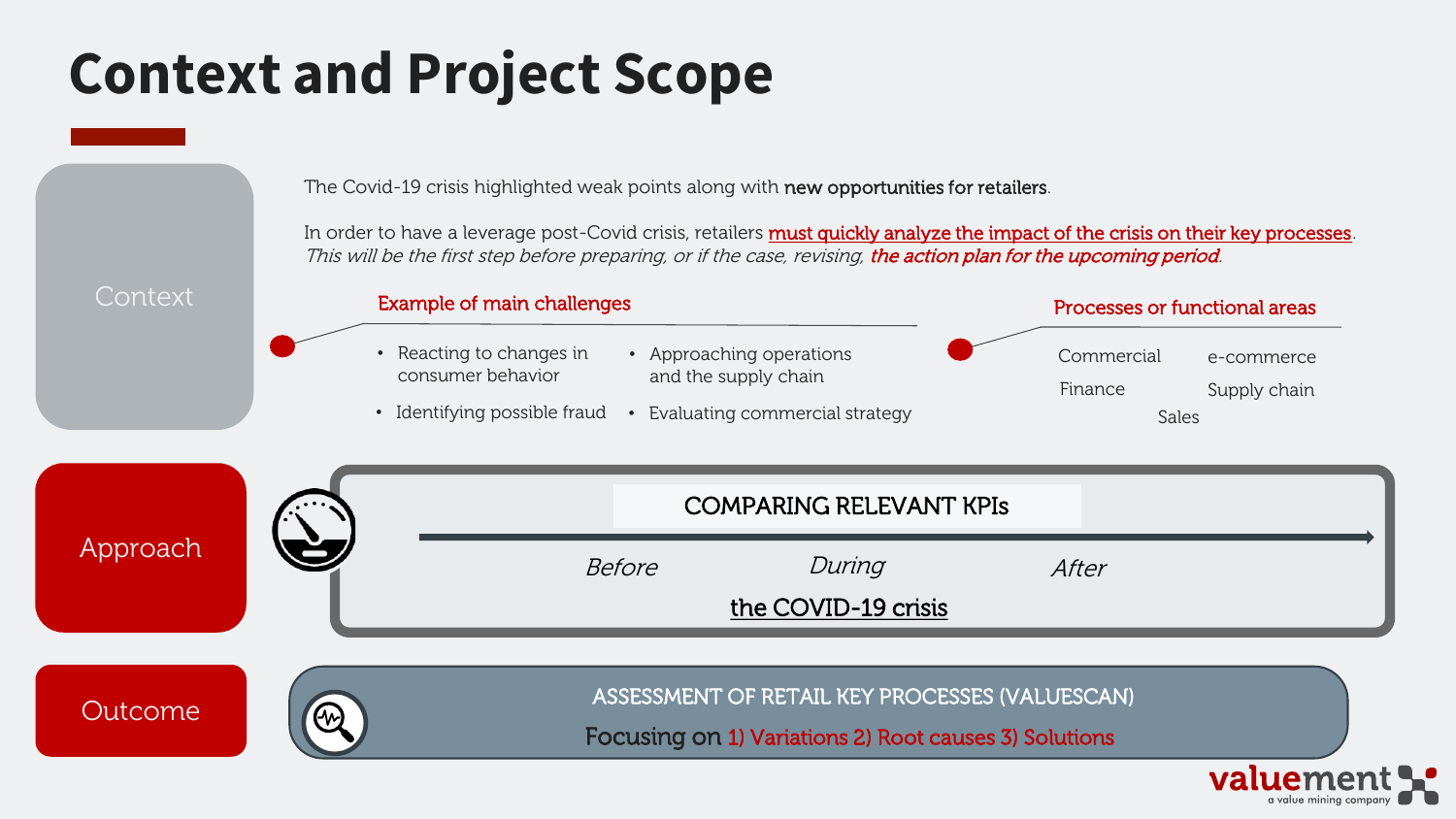#### **Key Process Assessment - Framework**

Our approach aims to a comprehensive integration of the KPIs in the analysis, with the purpose of *linking the indicator to the process*, at a deeper level.

- √ In this sense, we identified a list of KPIs that might have been overlooked, but that can offer valuable insights (how functional areas performed during the crisis).
- $\checkmark$  Much more, we can spot on the bottlenecks and pinpoint solutions by reviewing the business process.

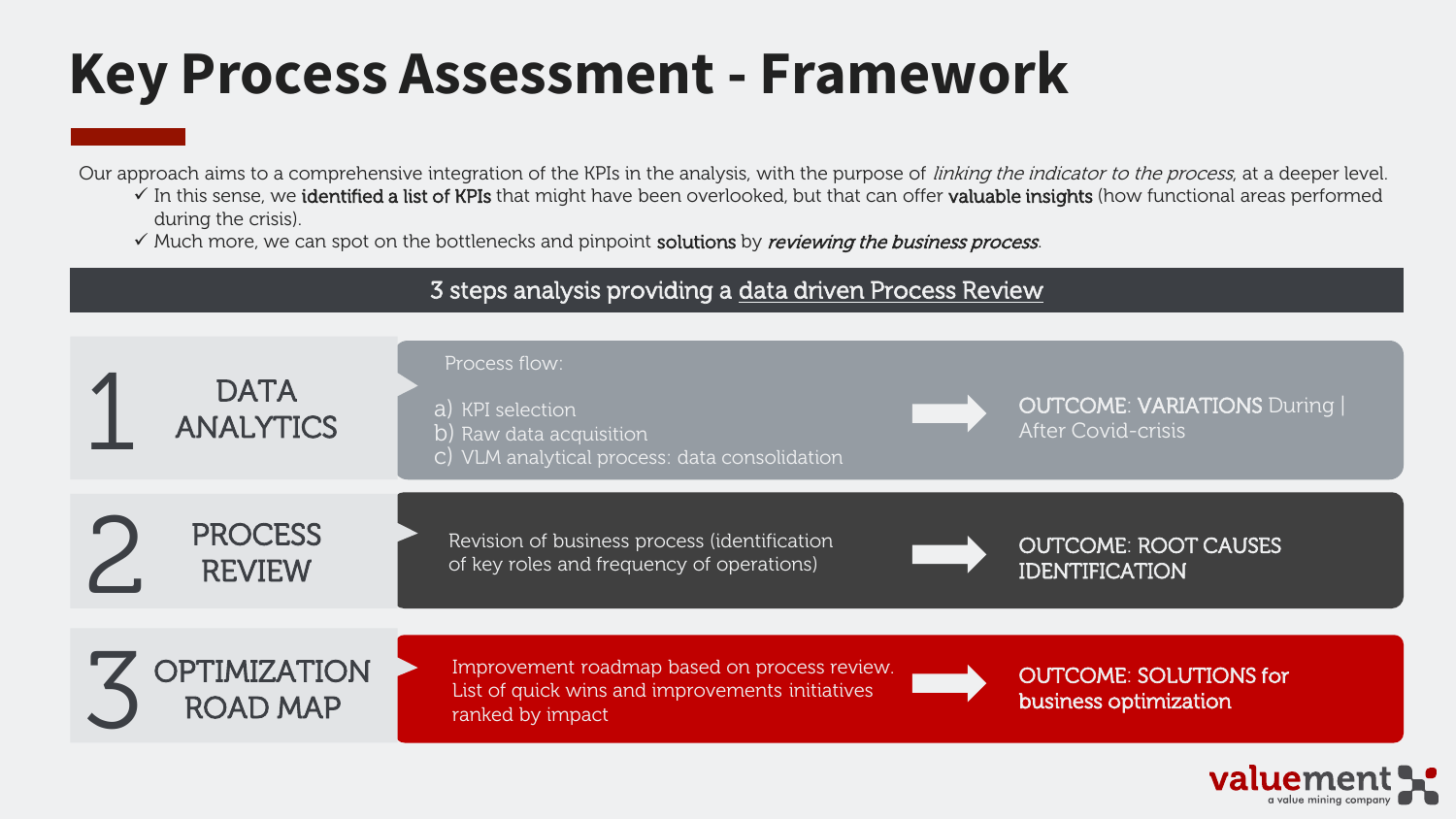### **Key Process Assessment – Overview**



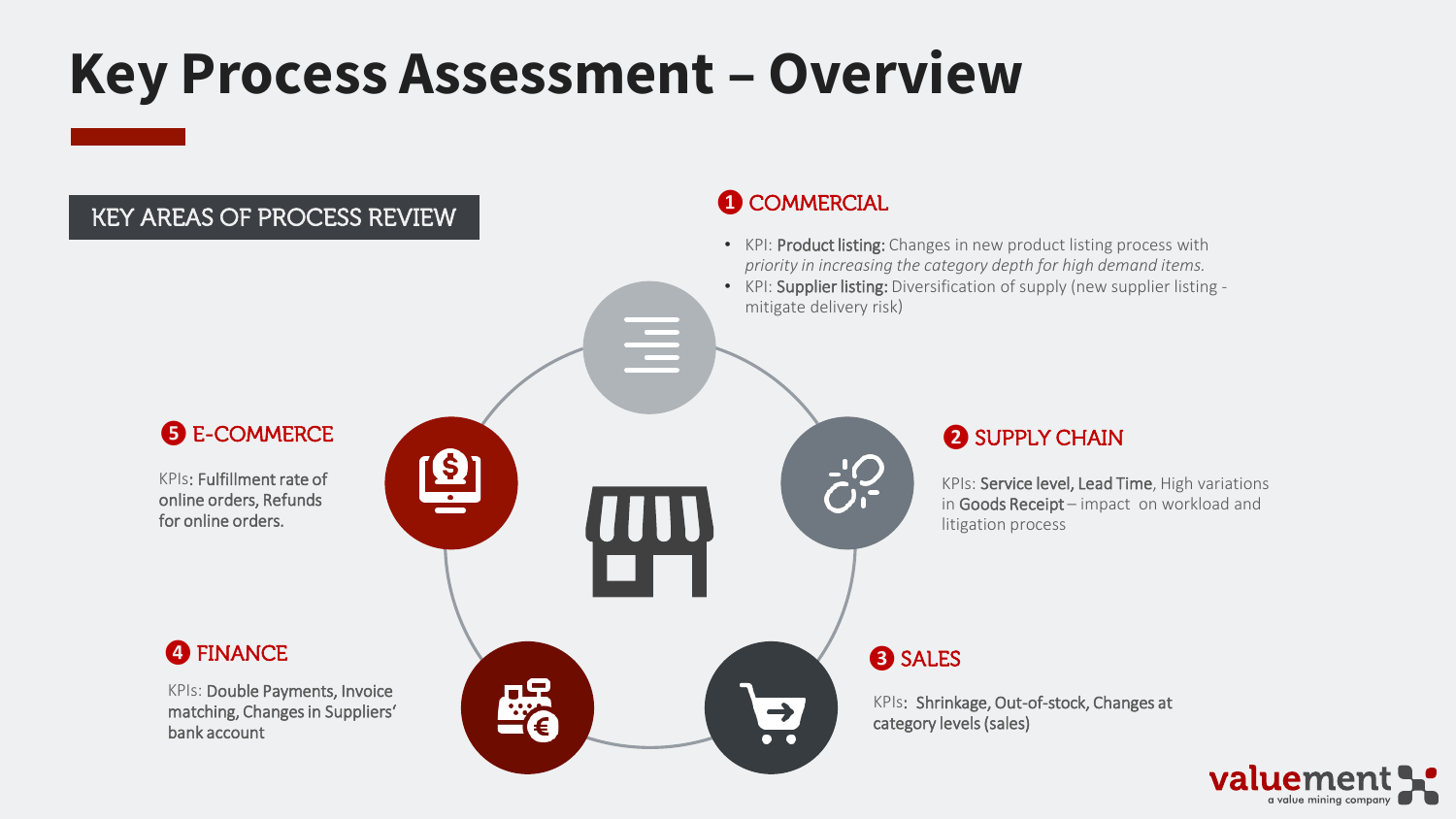### **Timeline**